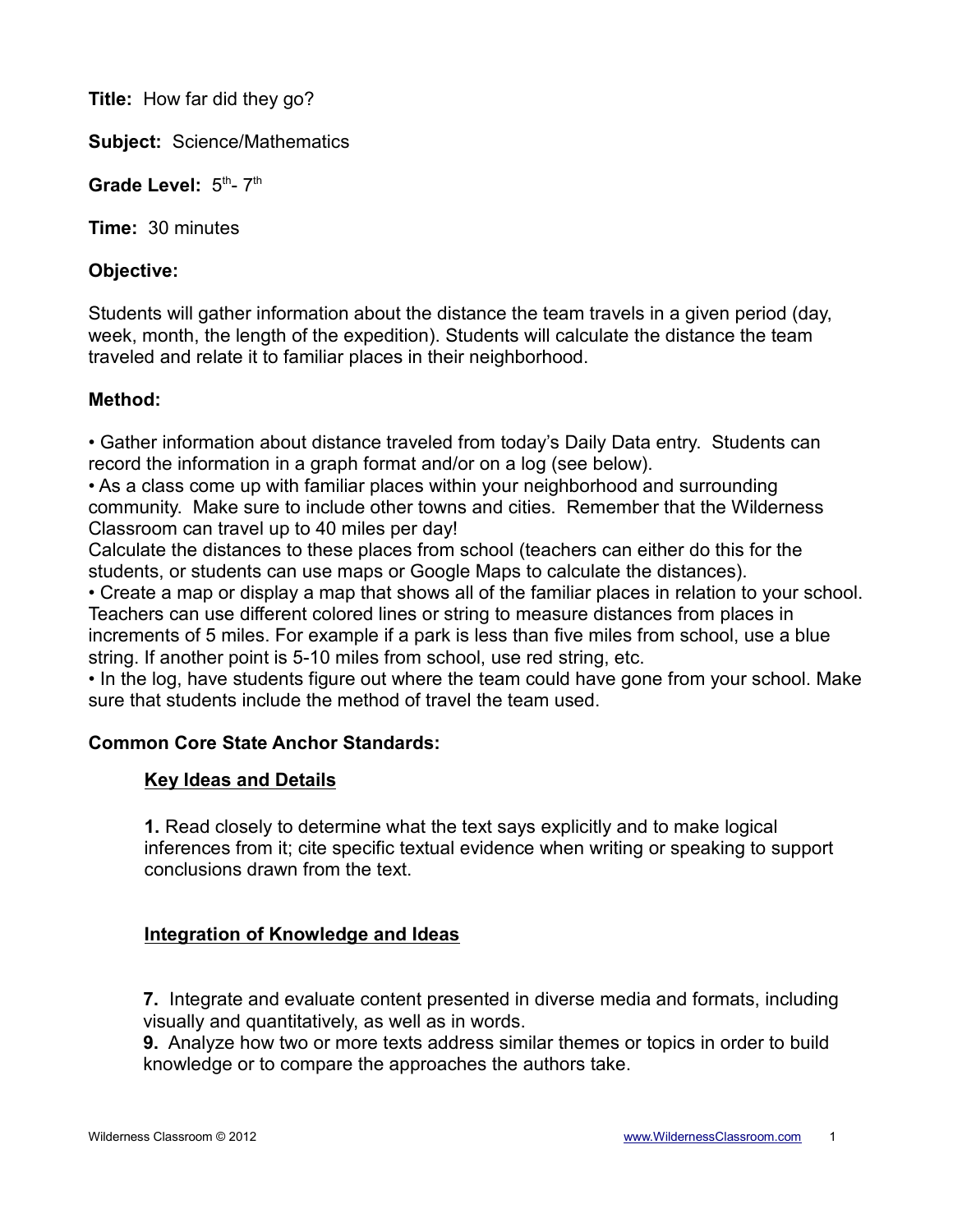# **Range of Reading and Level of Text Complexity**

**10.** Read and comprehend complex literary and informational texts independently and proficiently.

#### **Lesson Extensions:**

Have students calculate the team's average rate of travel for the day, week, or expedition.

Have students calculate the total distance traveled for the week. Find out where the team could have gone from your school in a week, assuming that the team is traveling in an easterly direction.

Calculate how long it would take to travel that distance in a car, bike (average 9 miles per hour), or walking (2 miles per hour).

Decide if there would be any natural challenges in the way, traveling from school to a familiar place that would slow the team down. Examples would include rivers, mountains, hills, oneway streets, etc.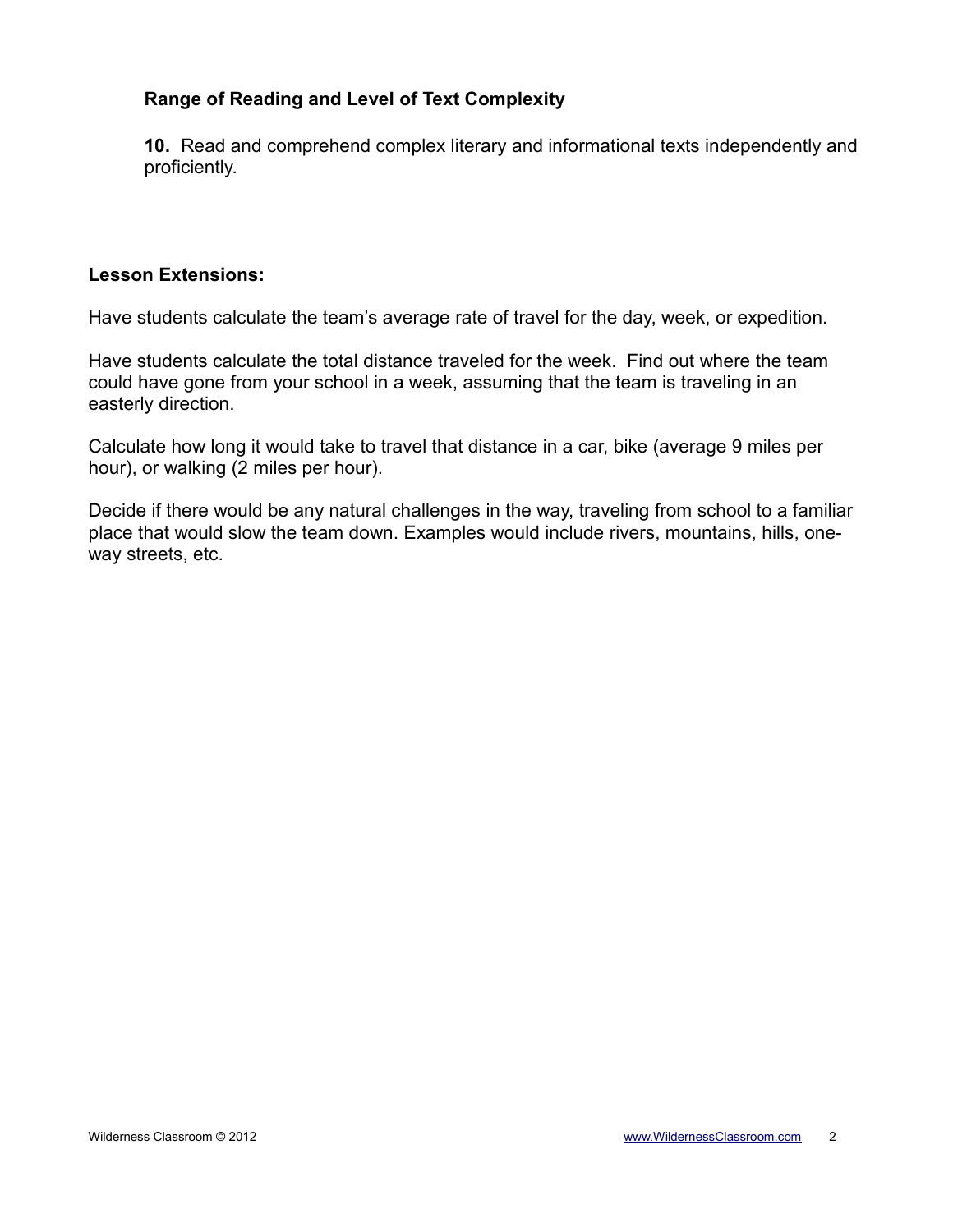Daily Distance Graph Week of: \_\_\_\_\_\_\_\_\_\_\_\_\_\_\_\_\_\_\_\_\_

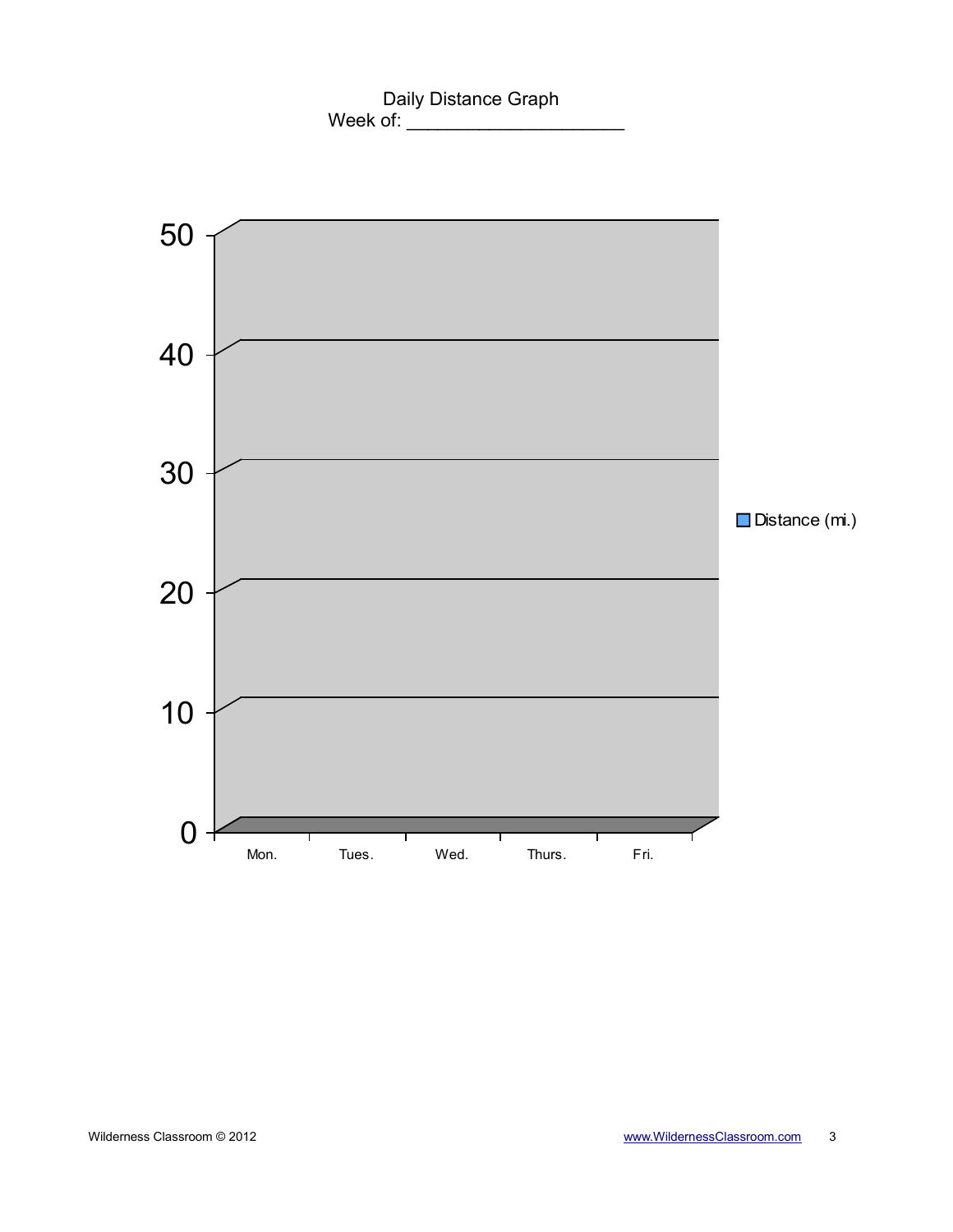